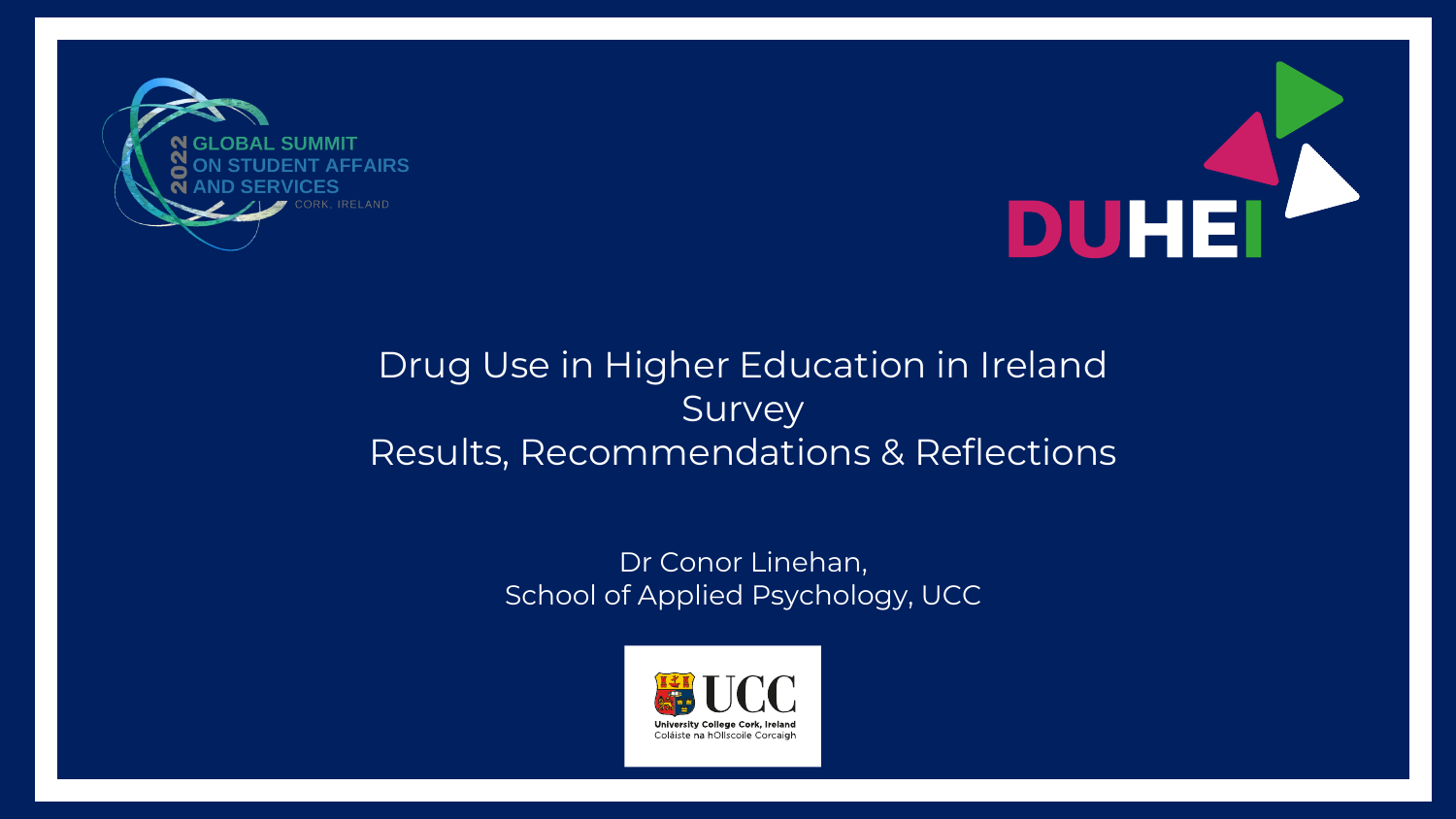#### INTRODUCTION MEET THE DUHEI TEAM



**Dr. Michael Byrne Student Health**



**Dr. Samantha Dockray Applied Psychology**



**Dr. Ciara Heavin Health Information Systems**



**Dr. Martin Davoren Public Health**



**Dr. Conor Linehan Applied Psychology**



**Jo-Hanna Ivers Addiction Studies**



**Samantha Dick Public Health**



**Dr. Vasilis Vasilou Applied Psychology**



**Lisa Ryan Public Health**



*Leading expertise in Applied Psychology, Public Health, Information Systems, Student Health and Addiction Studies.*



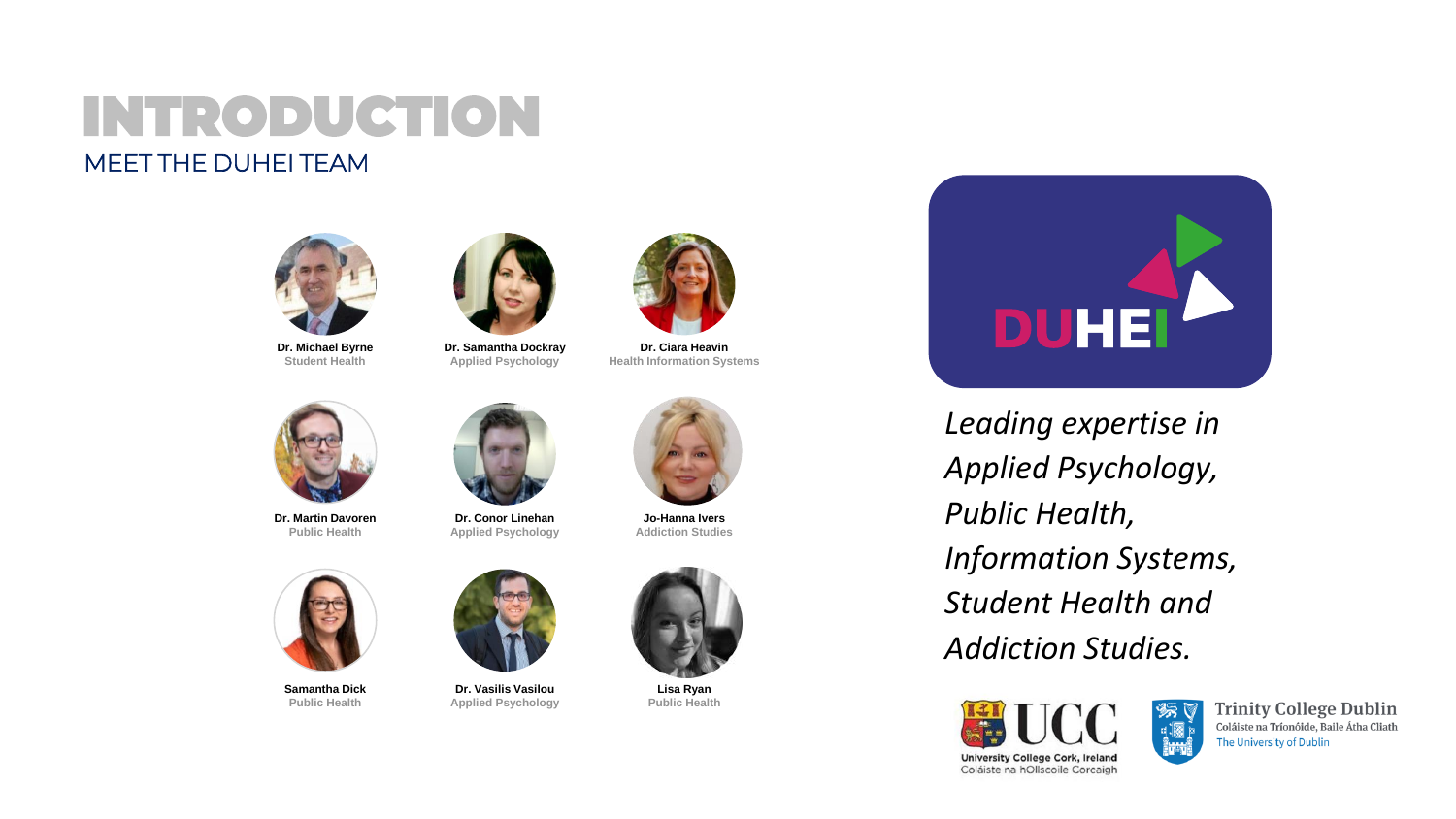# INTRODUCTION

**In response to concerns about drug and substance use among higher education students...**

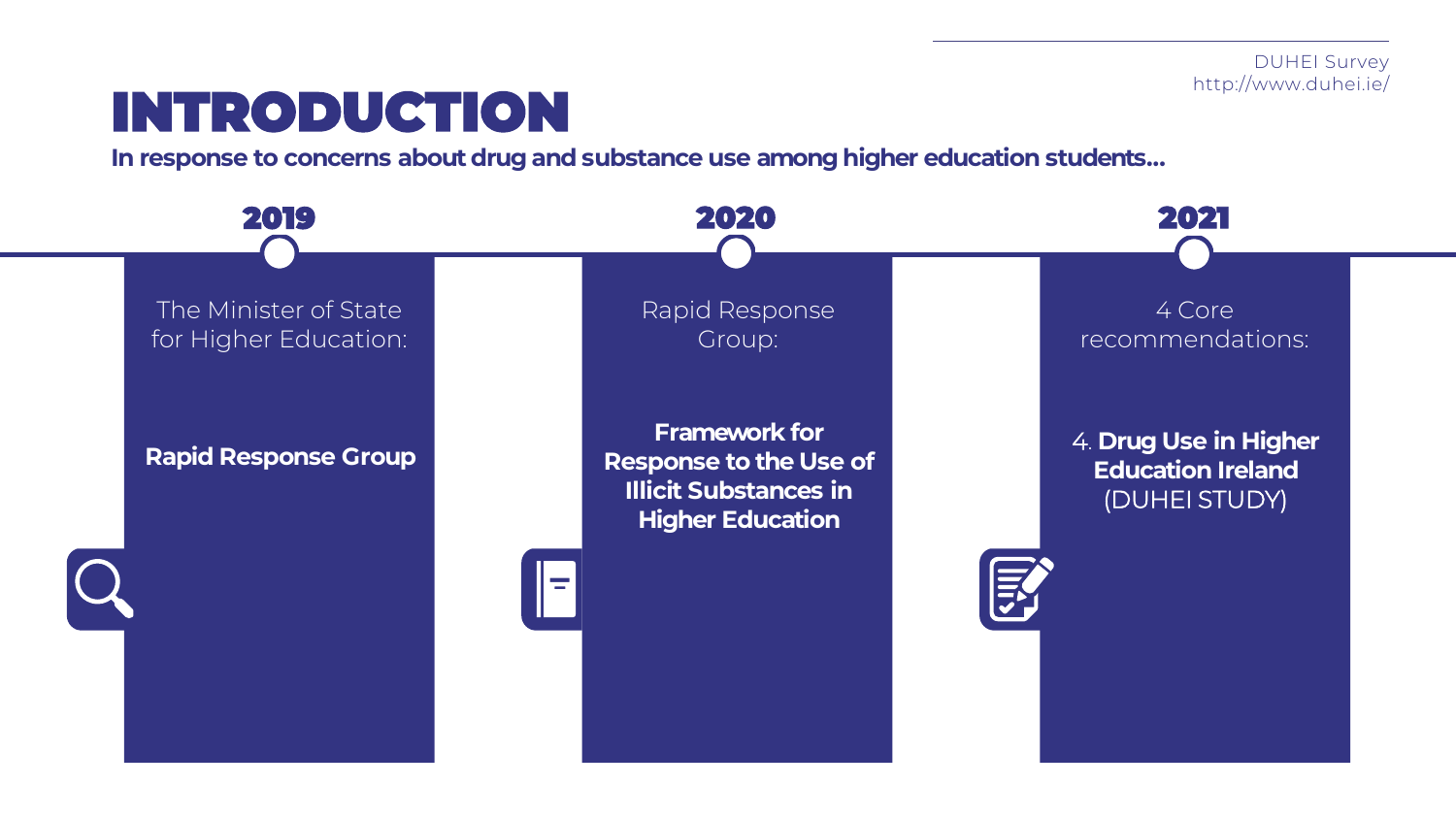# INTRODUCTION

#### Objectives of DUHEI



The prevalence of drug use and the range of drugs being used by students.



5.

The frequency, type, and impacts of reported harms arising from drug use by students.

The motivations for drug use, and the desire and capacity to change or stop using drugs.



The use of cognitive enhancers by students to enhance academic performance.

The use of drugs by students during sexual activity.

The experiences of students in recovery from drug and/or alcohol addiction.



The impact of the COVID-19 pandemic on drug use amongst students.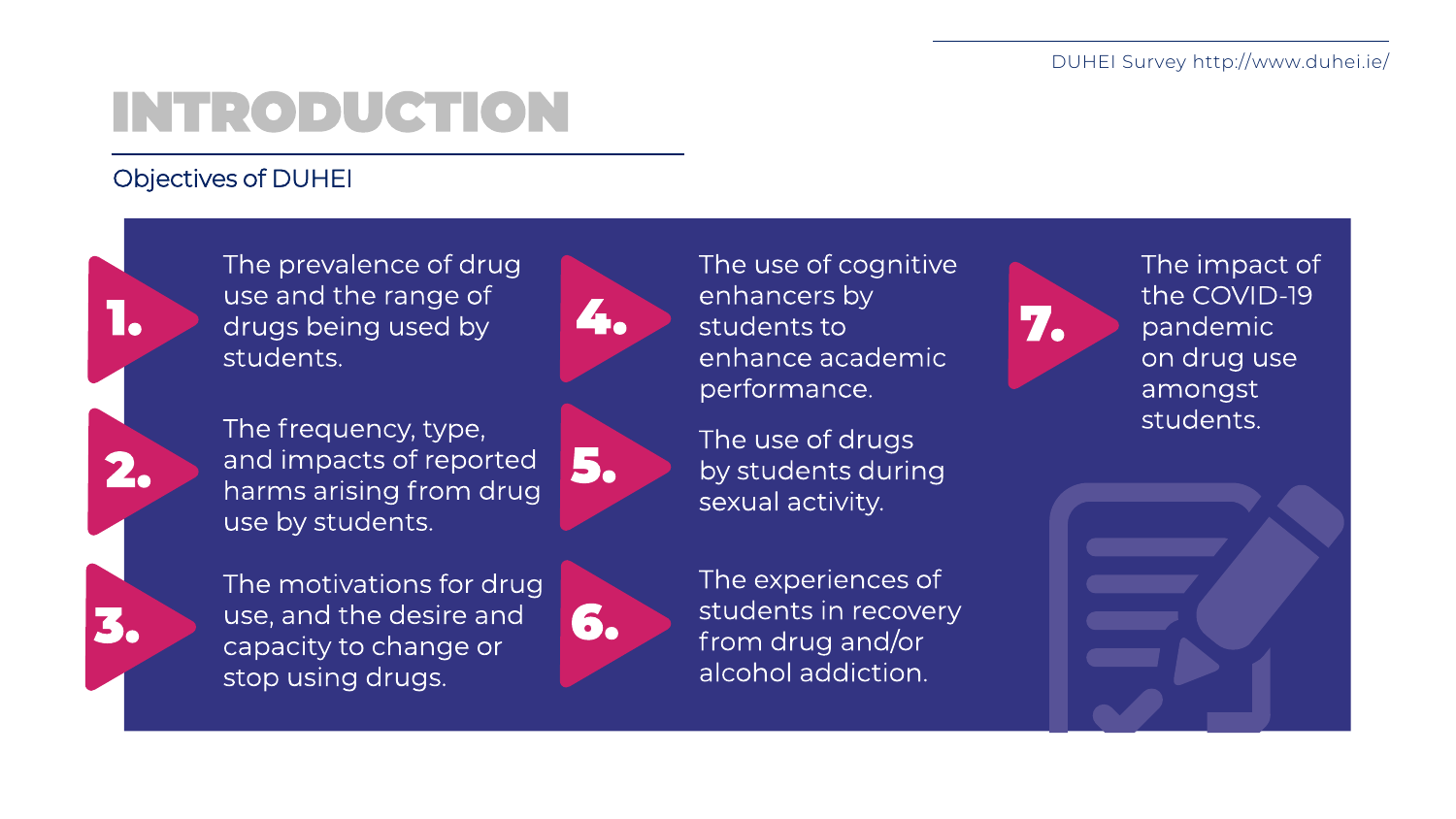DUHEI Survey http://www.duhei.ie/

## INTRODUCTION

**Sampling Strategy**



The DUHEI study used a **probability proportional to size (PPS) sampling strategy**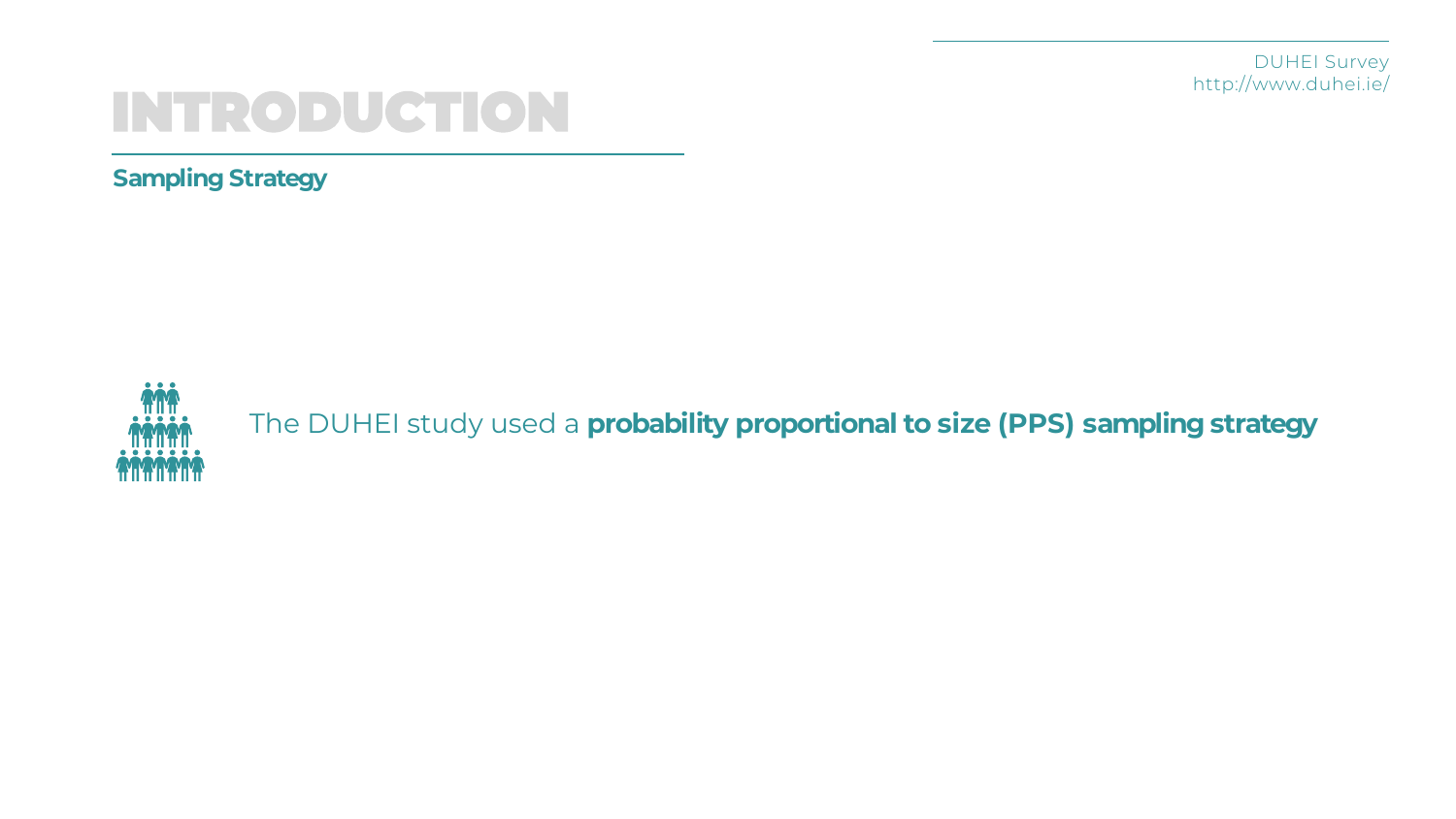DUHEI Survey http://www.duhei.ie

### PARTICIPANTS

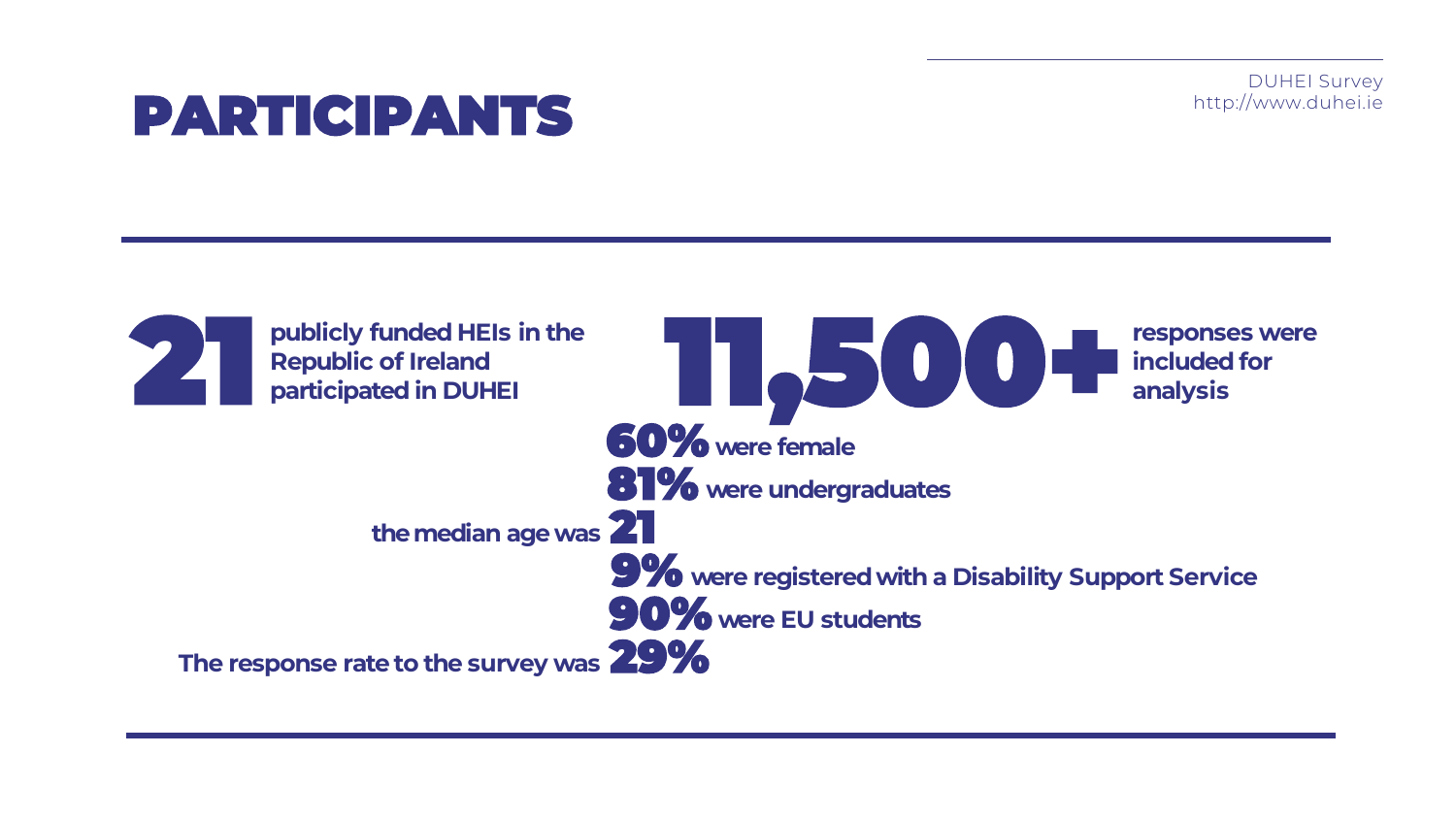### PARTICIPANTS

**Participants - Gender**

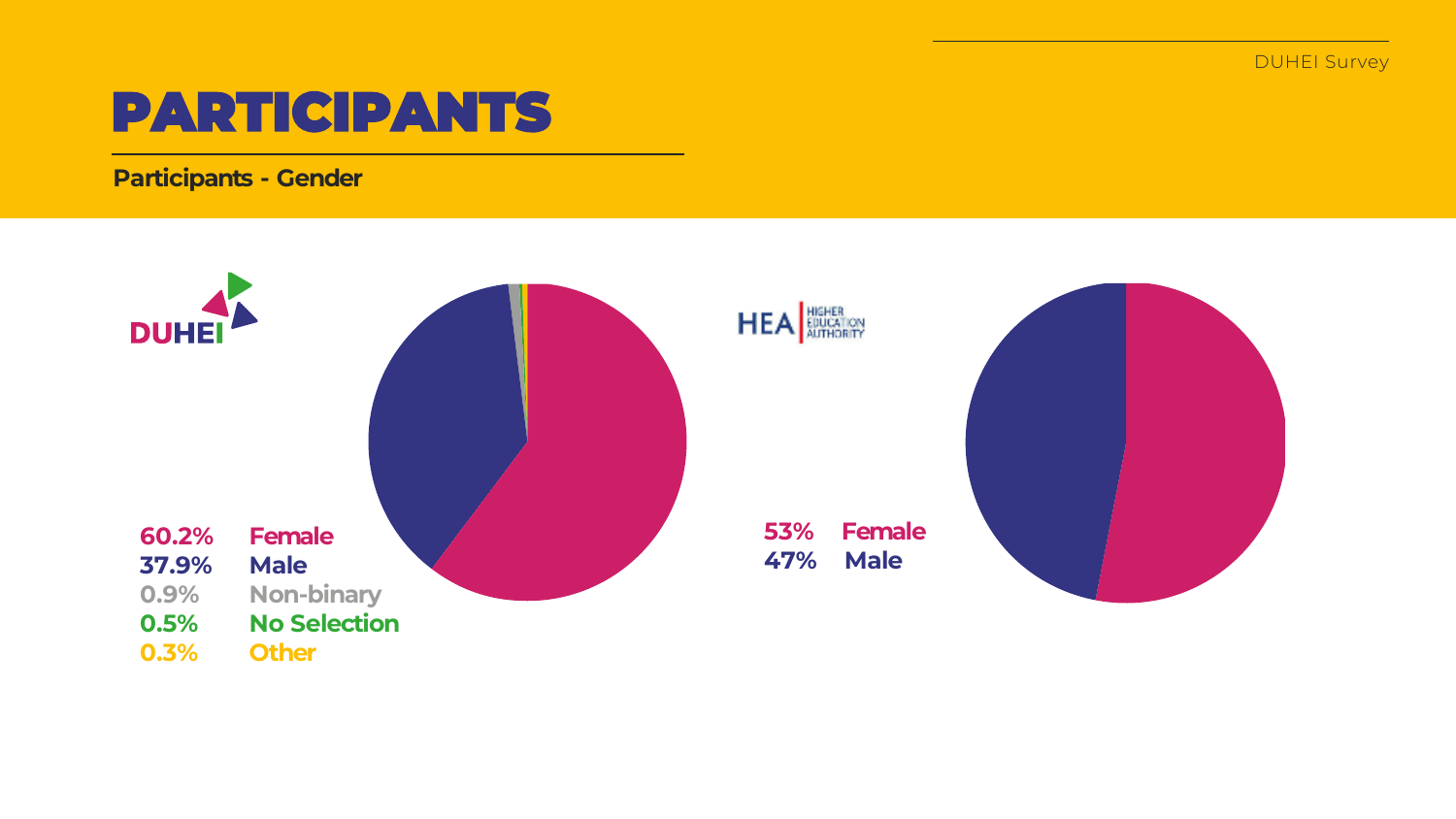## PARTICIPANTS

Drug User Group Definitions

| <b>DUHEI Group</b>                              | <b>DUHEI Definition</b>                                                                                               | <b>EMCDDA</b><br><b>Categories</b>                         |
|-------------------------------------------------|-----------------------------------------------------------------------------------------------------------------------|------------------------------------------------------------|
| <b>Never User</b>                               | Reporting never using drugs.                                                                                          | <b>Never</b>                                               |
| <b>Prior User</b>                               | Reporting using drugs at least once, but > 12 months ago.                                                             | Lifetime                                                   |
| <b>Recent User</b>                              | Participant reporting using drugs within the last 12<br>months, but not within the last 30 days.                      | Last Year (12 months)                                      |
| <b>Current User</b>                             | Participant reporting using drugs in the last 30 days.                                                                | Last Month (30 days)                                       |
| $\mathbf \Omega$<br><b>NEVER</b><br><b>USED</b> | $\cup$<br>$\mathbf\omega$<br><b>Within</b><br><b>More than</b><br><b>12 MONTHS</b><br>last<br><b>12 MONTHS</b><br>ago | $\mathbf\omega$<br><b>Within</b><br>last<br><b>30 DAYS</b> |
| <b>Never User</b>                               | <b>Prior User</b><br><b>Recent User</b>                                                                               | <b>Current User</b>                                        |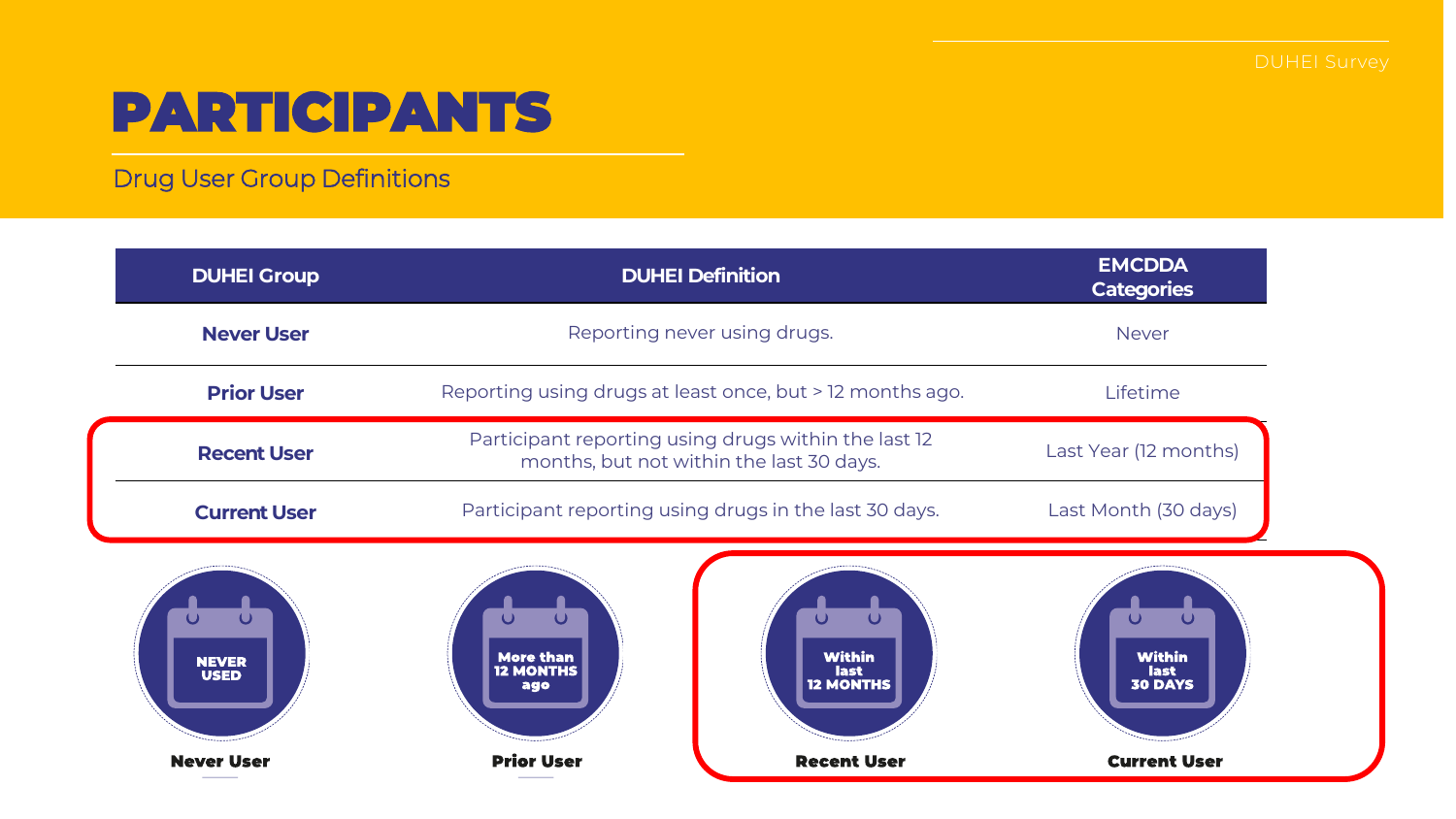#### FINDINGS - OVERALL

Categories – Drug User Overall

DUHEI Survey





**Over half** of participants reported **ever** using an illicit drug, with **over one-third** reporting drug use in the **last year**, and **one-fifth**reporting using drugs in the **last month**.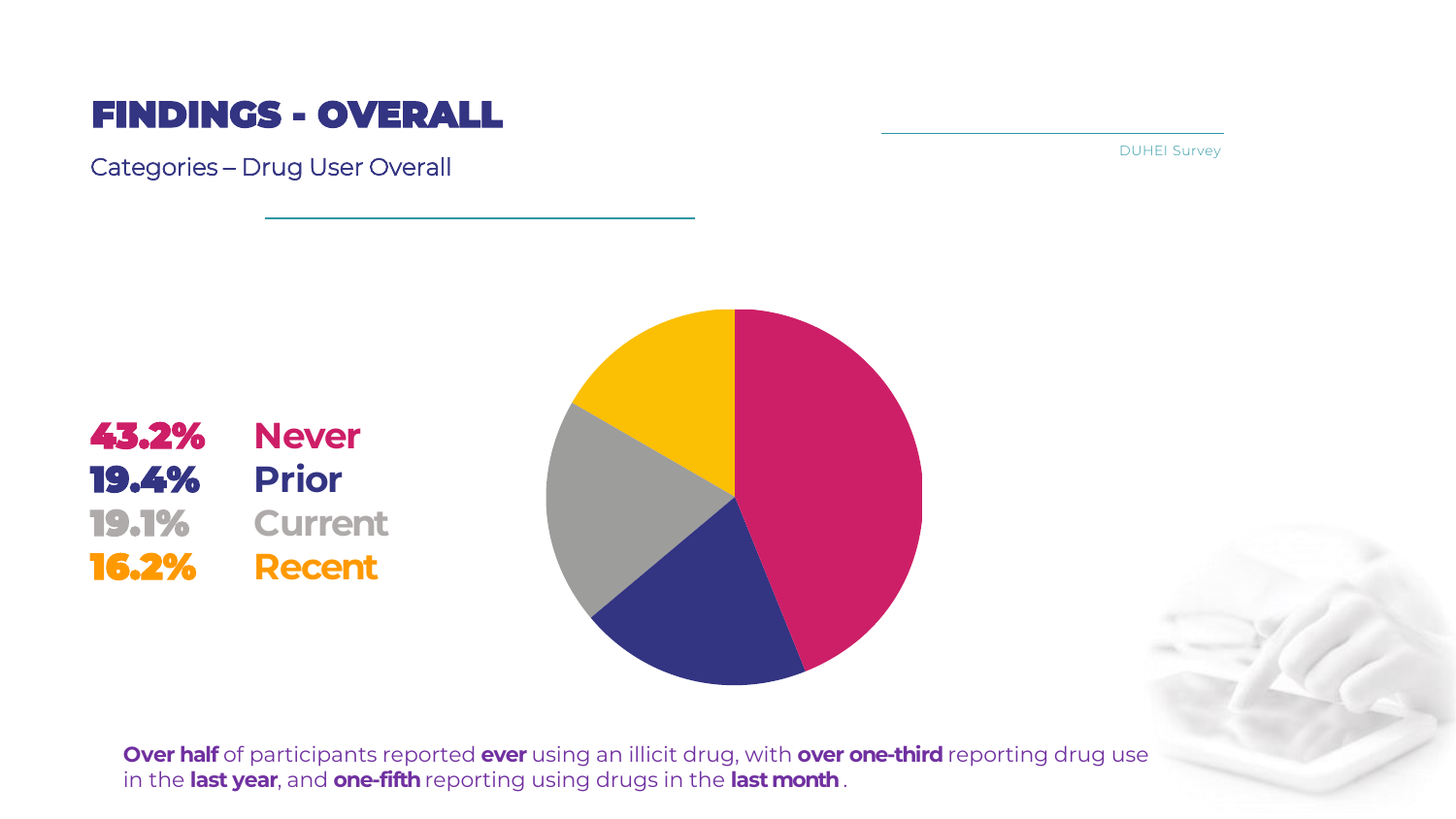### **FINDINGS -OVERALL**

Participants – Drug User Group by Year of Study

|                     | <b>Current</b> | <b>Recent</b> | <b>Prior</b> | <b>Never</b> |
|---------------------|----------------|---------------|--------------|--------------|
| <b>First Year</b>   | 16.1           | 13.8          | 15.6         | 51.9         |
| <b>Second Year</b>  | 20.6           | 16.4          | 17.6         | 43.1         |
| <b>Third Year</b>   | 23.7           | <b>19.0</b>   | 17.7         | 37.9         |
| <b>Fourth Year</b>  | 23.7           | 20.3          | 21.3         | 33.1         |
| <b>Fifth Year +</b> | 22.7           | 20.0          | 18.2         | 36.4         |
| <b>Postgraduate</b> | 14.6           | 14.6          | 27.8         | 41.2         |

**Current drug use** rises year on year to peak in last the **two years in college**; from **one in six first years**, one in five **second years**, and one in four in **third and fourth years.**.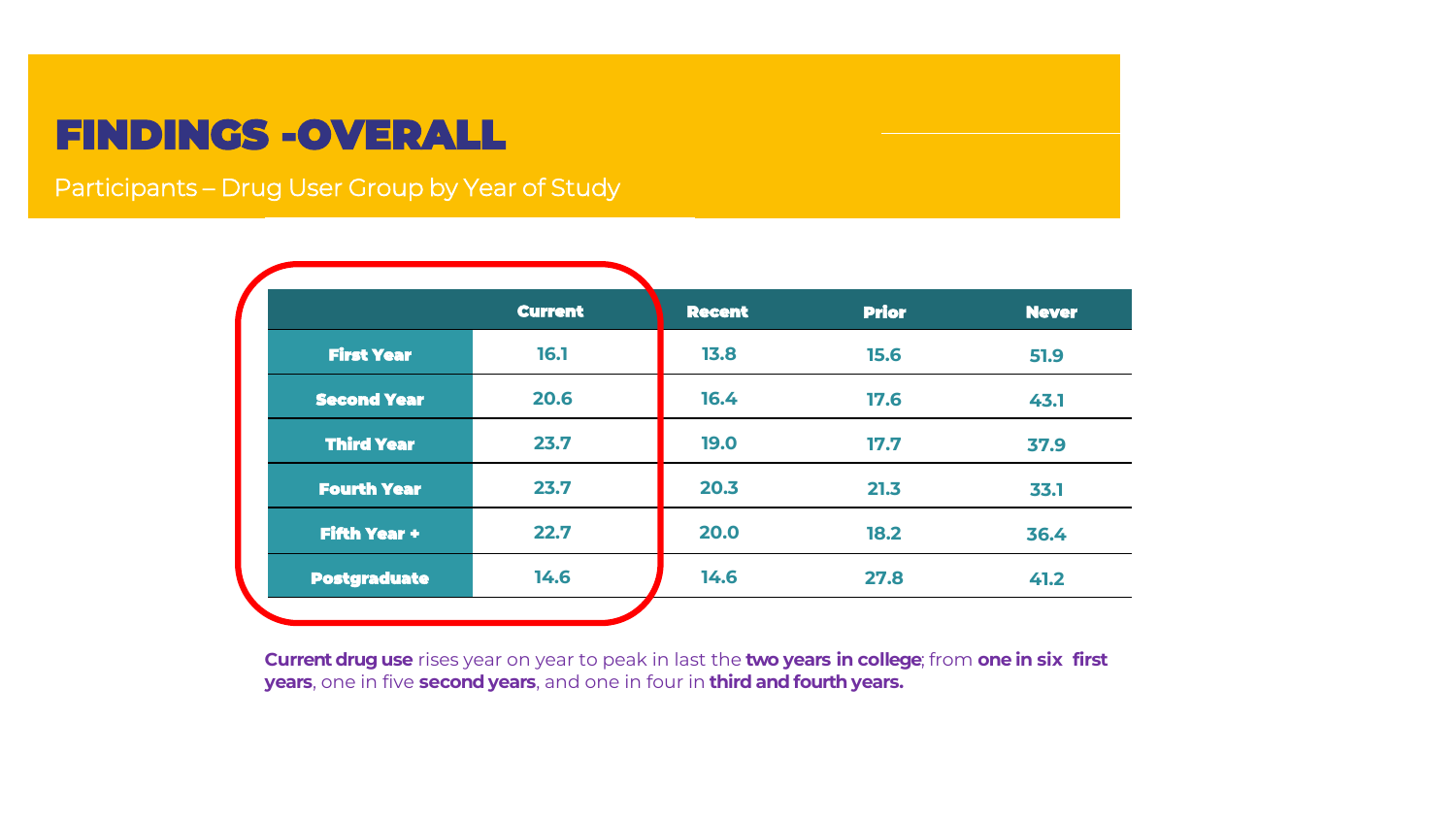#### FINDINGS - OVERALL

Drugs Used

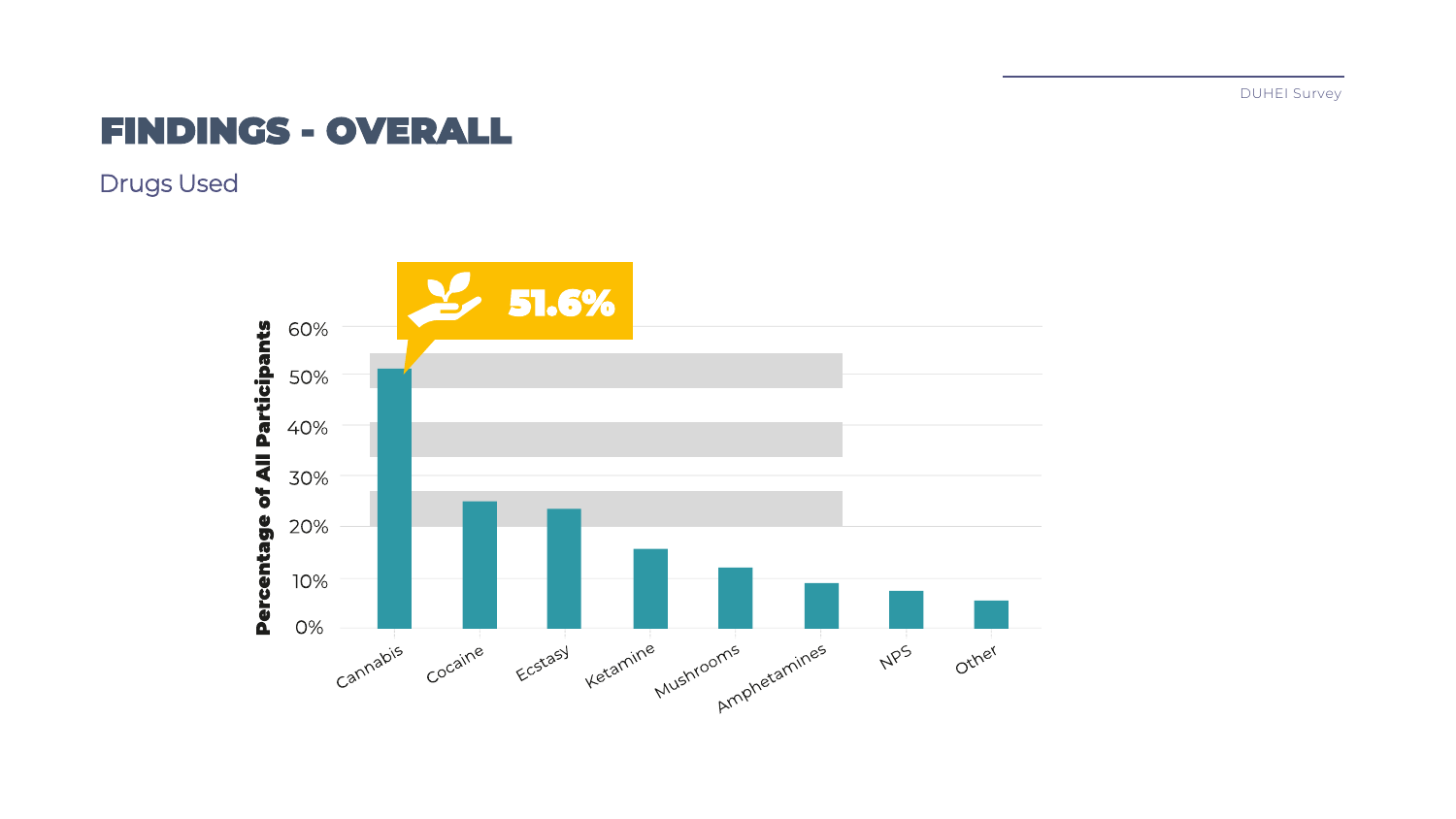### FINDINGS - OVERALL

Effects on Student Life



37.3% Somewhat Negative 19.1% Extremely Negative **19.7% Neither 6.2% Somewhat Positive** 0.9% Extremely Positive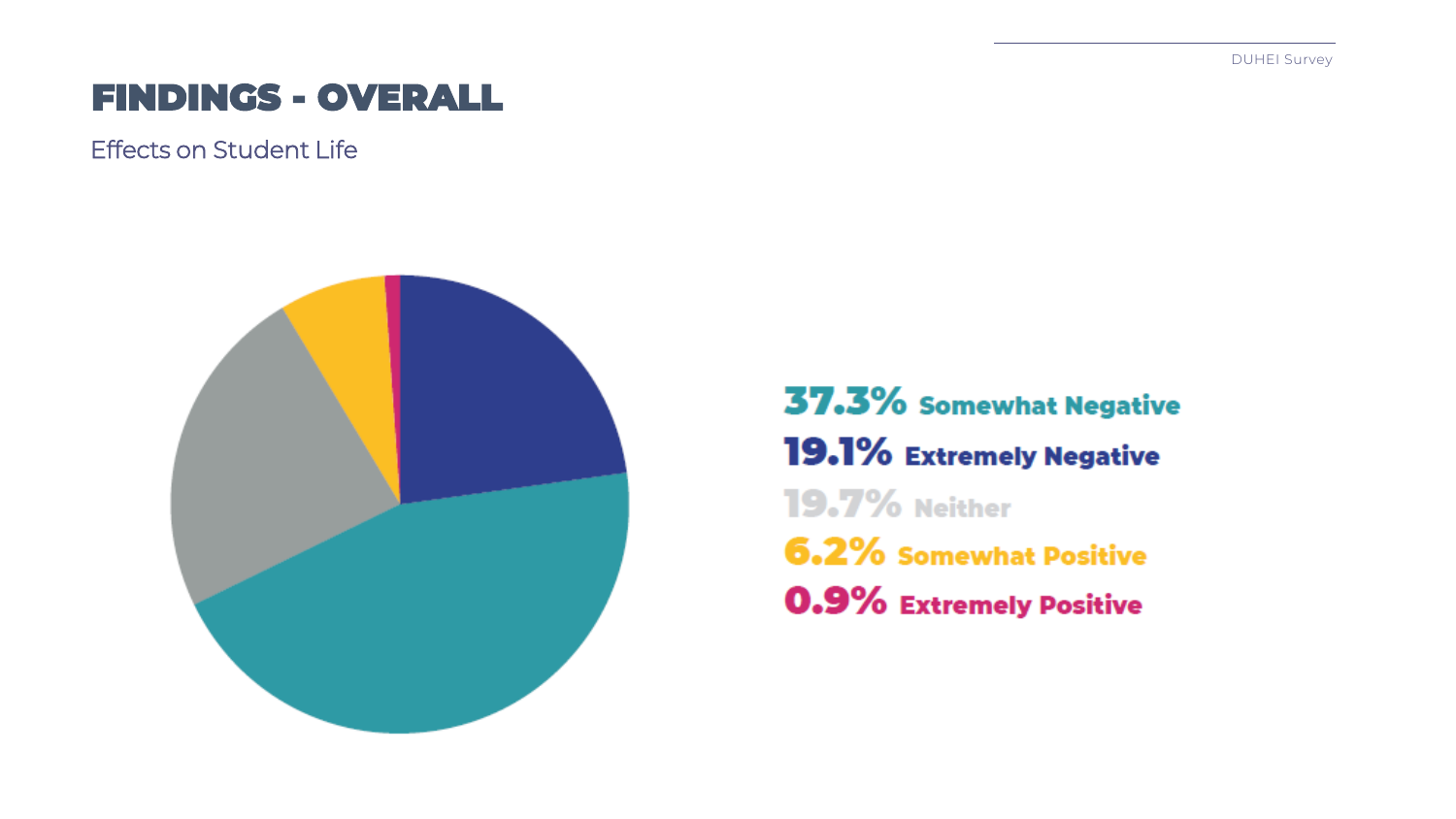#### FINDINGS – CURRENT USERS

Main Reason for Use



**Reason for Use**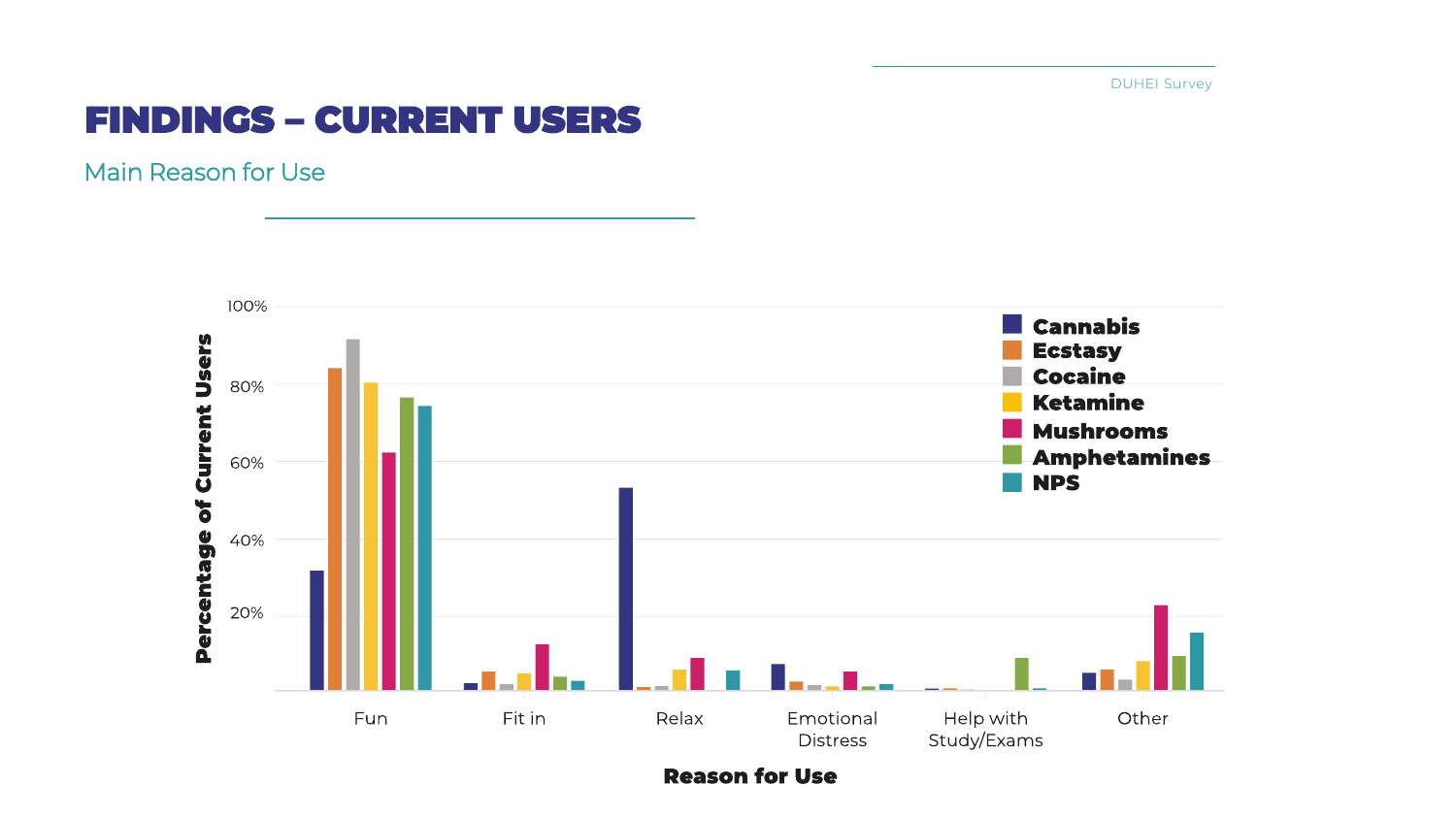

### FINDINGS – CURRENT USERS

Age at First Use

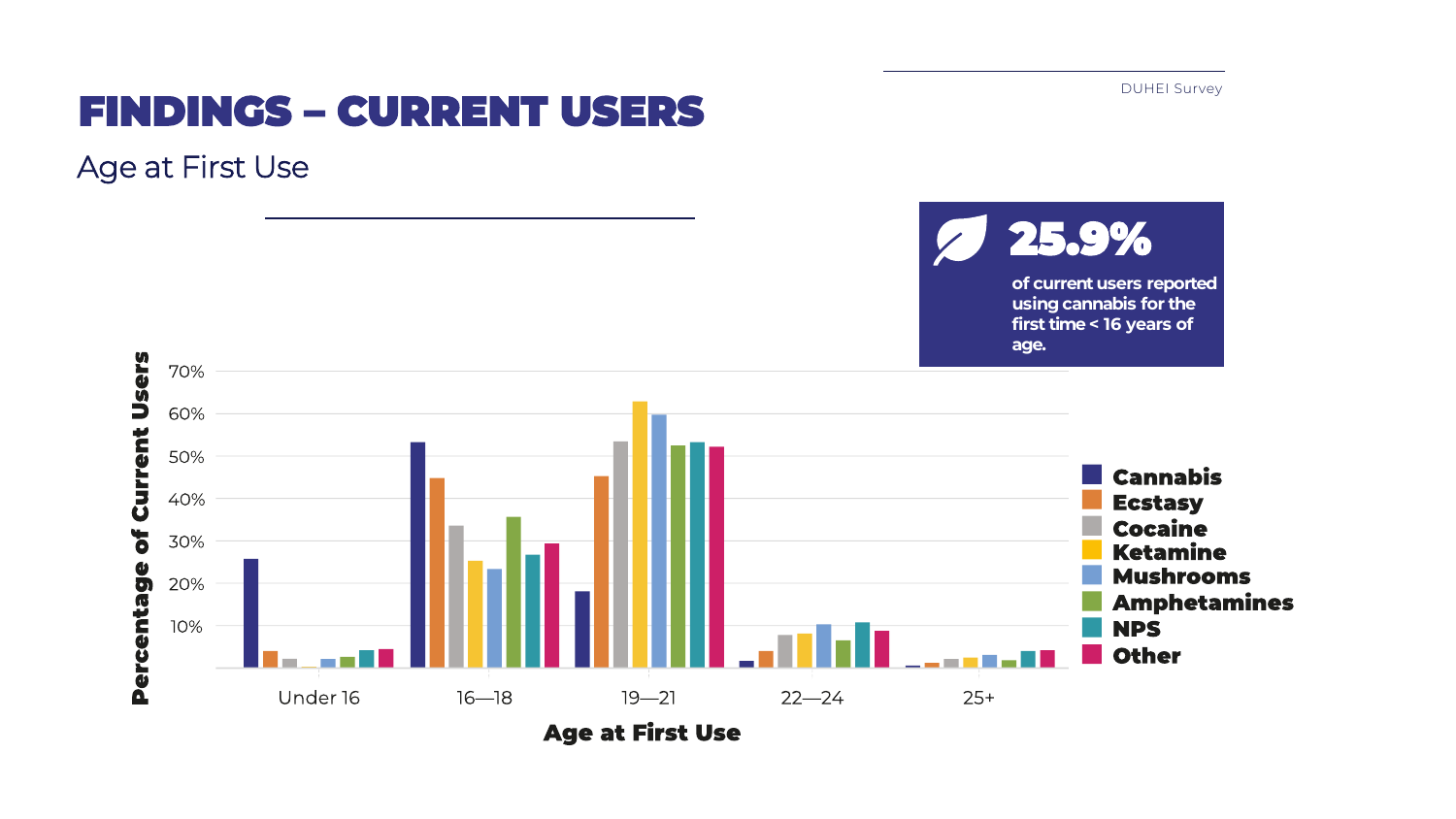52.9%

**of current users at moderate or substantial risk of drug use harm**

### FINDINGS – CURRENT USERS

Level of Risk of Drug Use Harm (DAST-10)

46% **Low** 44% **Moderate** 9% **Substantial** 1% **Severe**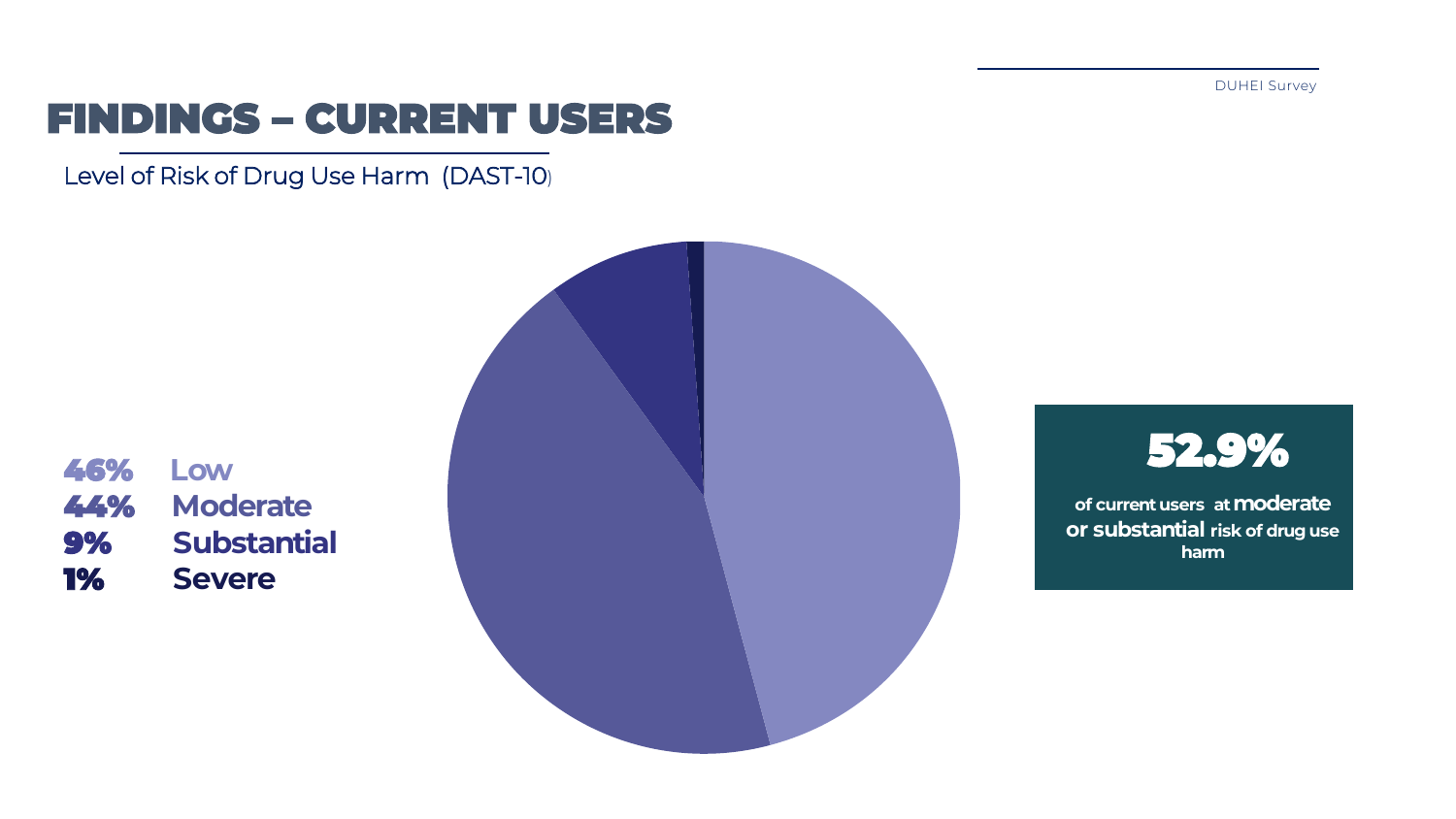### FINDINGS – CURRENT USERS

#### Effects on Various Domains of Life – Relative Negative v Positive

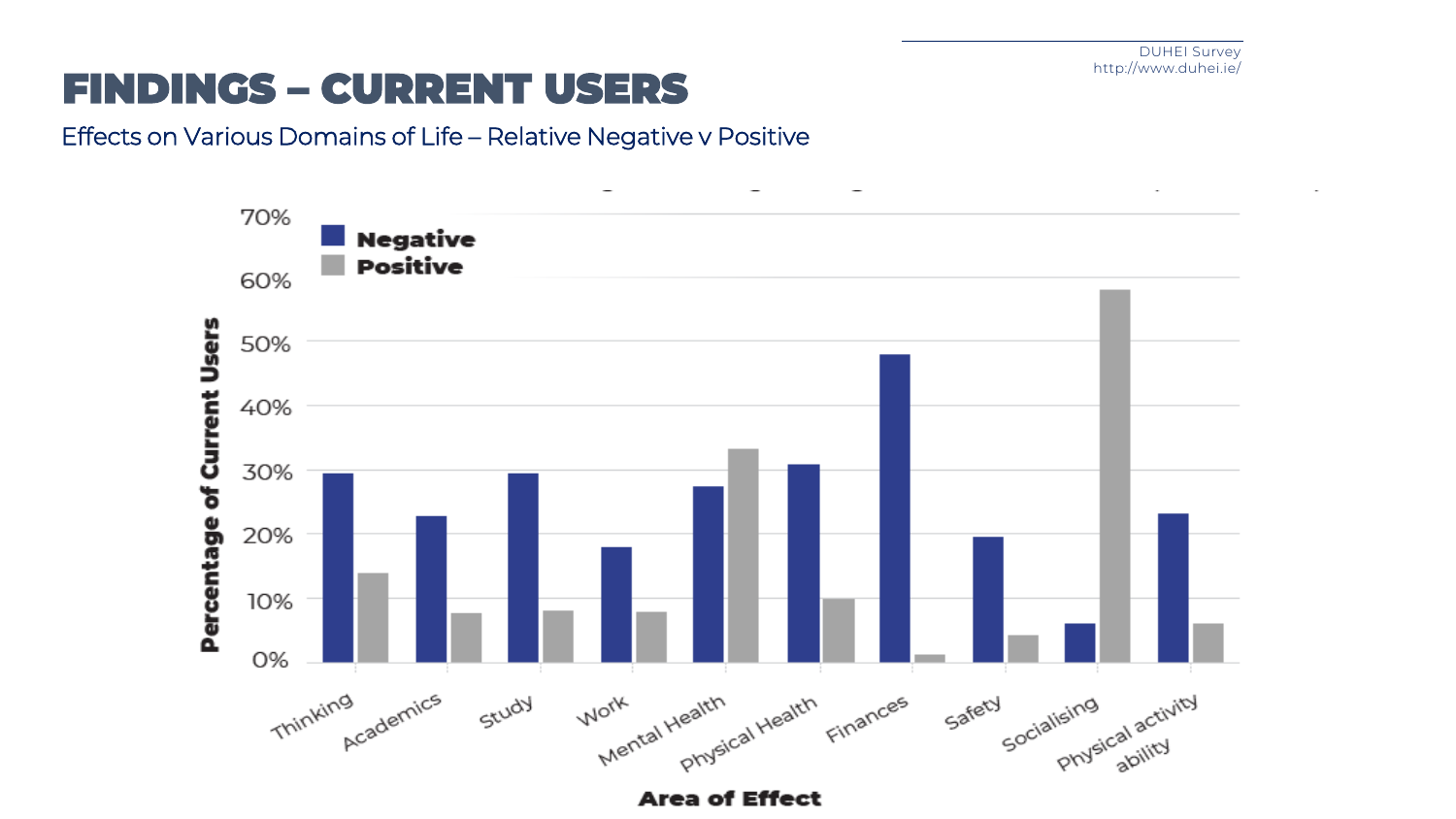### RECOMMENDATIONS

HEIs should begin to implement the suite of actions contained in the "**Framework for Response to the Use of Illicit Substances within Higher Education**", in partnership with students and their representatives.

HEIs should embed actions on drugs and alcohol as part of the Healthy Campus initiatives.

HEIs should benefit from the **expertise and support of Local Health Administration** in implementing actions on drugs and alcohol.

<http://www.duhei.ie/>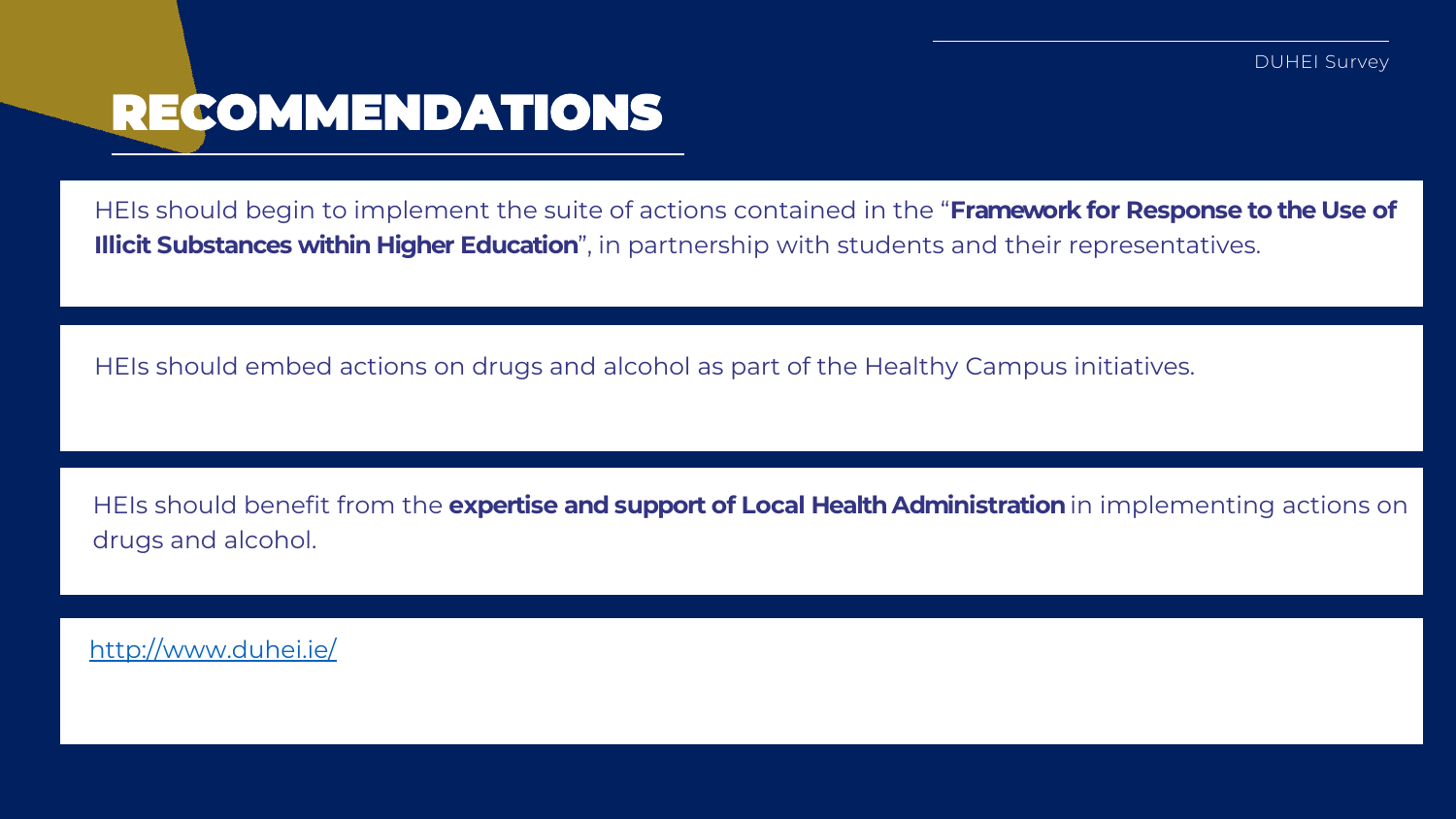## ACKNOWLEDGEMENTS

The DUHEI project team acknowledge with appreciation the funding and support provided by the Department of Education and Skills to undertake this research.

Mrs Mary Mitchell O'Connor, Minister of State for Higher Education.

Minister Harris and the Department of Further and Higher Education, Research, Innovation and Science.

MyUSE research team from University College Cork.

Collaborators:

Professor Mary Cannon, Psychiatric Epidemiology and Youth Mental Health, Royal College of Surgeons in Ireland.

Dr Eamon Keenan, Assistant National Director Primary Care, HSE National, Clinical Lead-Addiction Services.

Dr Seán R. Millar, School of Public Health, UCC. University College Cork Students' Unions.